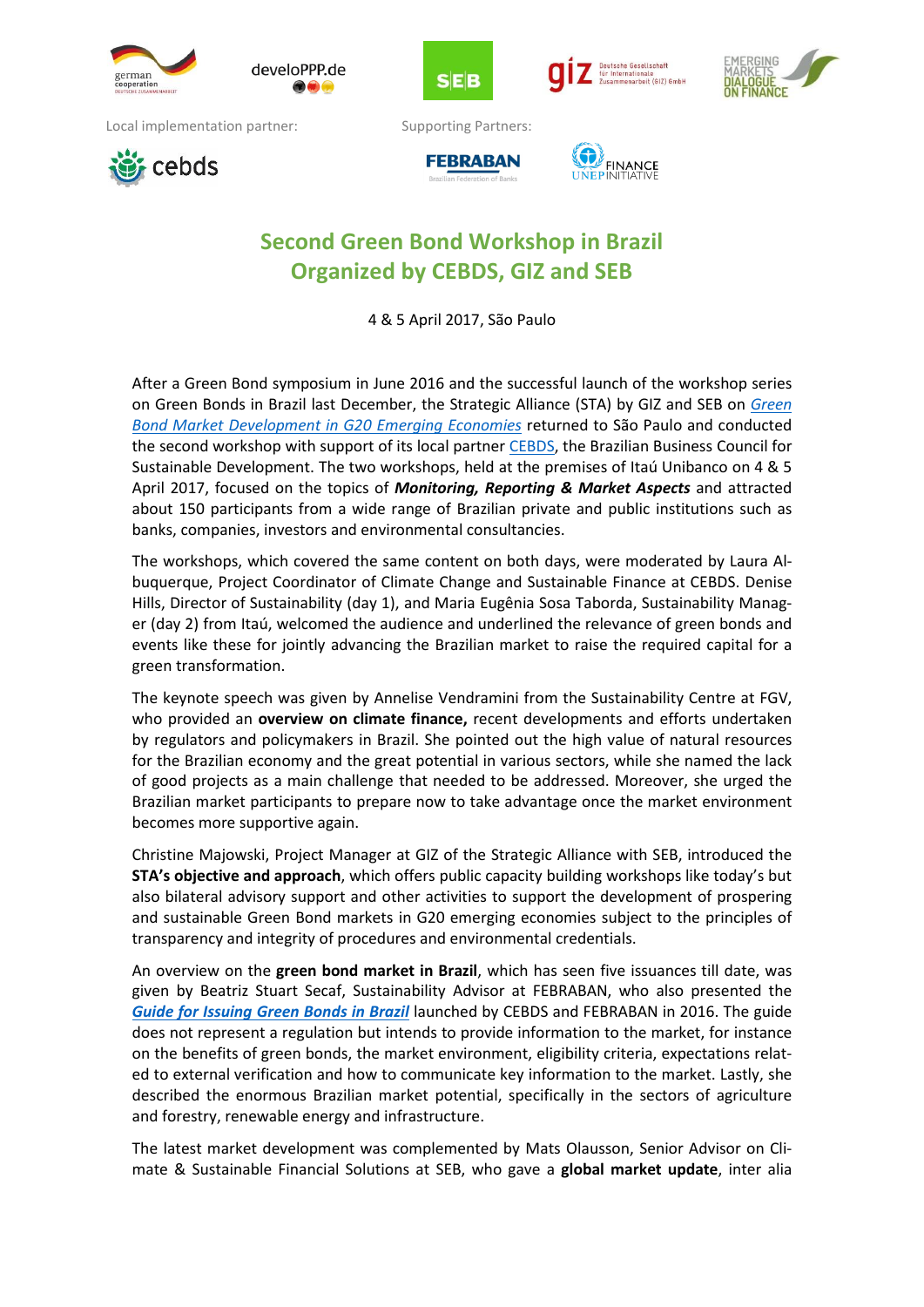highlighting the continued exponential growth in 2016 that was mainly driven by Chinese financial issuers but also included a new issuer group – sovereigns – entering the green bond market. He expects continued strong growth, with SEB's issuance projections ranging between USD 125 and 150 billion for 2017. Moreover, Mats provided a brief recap of the first workshop on *Definitions, Selection & Verification*.

Mats continued in session 2 sharing with the audience the **key steps towards issuing a green bond**. He urged potential issuers to get familiarized with the **Green Bond [Principles](http://www.icmagroup.org/Regulatory-Policy-and-Market-Practice/green-bonds/green-bond-principles/)** (GBP), which represent voluntary, internationally recognized process guidelines that are commonly followed by both issuers and investors as well as second opinion providers. The GBP's recommendation to obtain a second opinion or other form of external review should be understood as requirement in order to transparently demonstrate towards investors and the public the environmental and procedural integrity of the issuance. Turning towards the workshops focal topics, he explained the required features for **monitoring** and **reporting** of the use of proceeds and their environmental impact. While the monitoring and reporting of the use of proceeds is quite straightforward as of the GBP – requiring issuers to earmark or otherwise track proceeds, disclose the amount/share of allocated proceeds as well as the temporary use of unallocated proceeds, and ideally provide assurance through external audits – the reporting of the environmental impact requires more work. Emphasizing to keep an impact report simple but sound, Mats discussed different features of reporting best practices to be considered including the frequency (at least annually) and channels (e.g. investor letter, dedicated impact report and/or integrated into the annual report), level (project-by-project vs. on portfolio basis), indicators (both qualitative and possibly quantitative), transparency on assumptions and methodology. For reference, he pointed to the *[Harmonized](https://www.ifc.org/wps/wcm/connect/f932dc004ad996538a1fea4fb4720a61/Updated+logo+FINALPROPOSALIRH+CLEAN.pdf?MOD=AJPERES) Framework for Impact Reporting*, which has been developed by the major development banks for guidance. As best practice example, he presented the World Bank's Impact Report but emphasized that this level of detail would not be expected from each green bond issuer. Investors understood the diversity of issuers (e.g. regarding sector, size, history, capacity, regulatory frameworks) and implications for their impact reporting capacity. Being transparent and demonstrate a clear direction towards enhancing the impact report one step at the time, were the key principles for simple and prudent impact reporting, he summed up.

A **practical example from a Brazilian green bond issuer** for monitoring and reporting was given by Guilherme Hirata, Director of Corporate Finance at Suzano Papel e Celulose. Having issued two green bonds in 2016 – one in international markets, a second one in the domestic market, the first ever Brazilian domestic issue – Suzano's first green bond report is currently in work. Guilherme described the process for establishing such reporting structures that include the disclosure of information on (i) the use of proceeds, i.e. for the preservation of certified areas and expansion of the certified forest base, (ii) the structures for selecting and evaluating these, and (iii) the environmental impact, i.e. the value of certified wood delivered for production, the forest area certified or in preparation. He emphasized that it continues to be an evolutionary process and scrutiny is required to ensure everything is prepared and disclosed correctly in order to safeguard reputation.

An **investor perspective and expectations** regarding monitoring and reporting were presented by Helena Lindahl, Senior Portfolio Manager at Storebrand, a leading Nordic asset manager (with EUR 60billion AUM) that only invests in sustainable assets. Driven by the recognition of sustainability risk as material financial risk, the emergence of green bonds, she explained, has given asset managers a great opportunity to implement their green investment strategy more easily, which has already become mainstream in the Nordics. She pointed out the importance of presenting investors a high-quality second opinion by a trusted provider. Recognizing the complexity of monitoring and reporting in an efficient manner, Helena supported Mats recommendation to produce an impact report on "best effort basis." Even though the majority of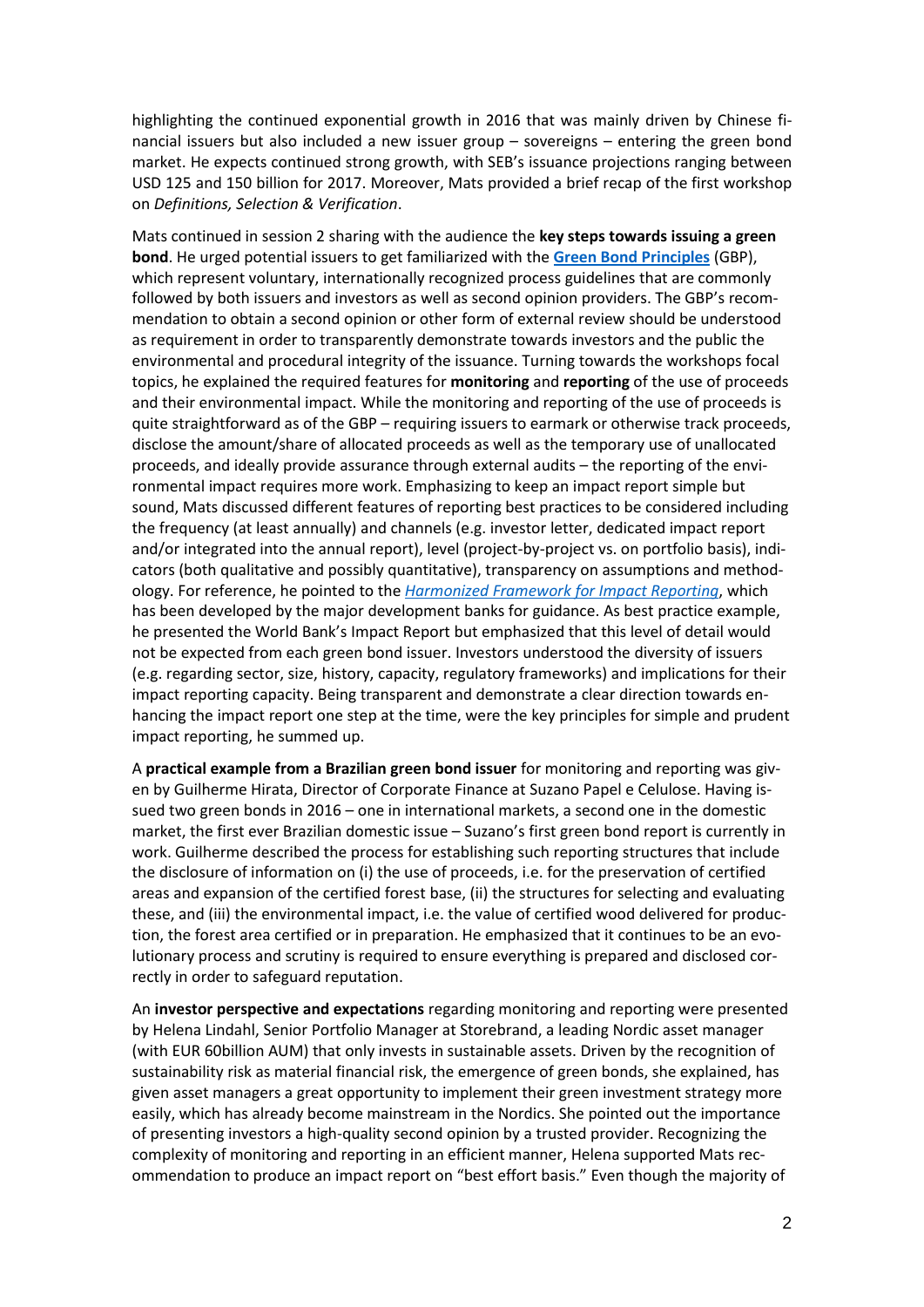potential issuers does not have the resources and capacities for providing an impact report as elaborate as the World Bank or the European Investment Bank, they should not shy away from issuing a green bond. For green bond issuers, she underlined, there was always a special door, open to engage in a dialogue with investors like Storebrand.

In the following Q&A session, the three foregoing panelists gave their view on the consequences when **failing to fulfill the green commitments**. The heightened visibility of green bond issuers and alertness in the markets had a self-regulatory dynamic that is enforced by reputational damage with serious implications for funding prospects. In Suzano's case a loss of their climate bond certificate further goes along with it.

The role of external review providers, specifically **second opinions**, was presented by Gustavo Pimentel, Director of the Sustainable Finance Department at Sitawi, who described Sitawi's approach and procedure towards providing a second opinion on the issuer's green bond framework. Key areas of review include (i) how issuers identify and evaluate eligible projects (referring to selecting and evaluating in the GBP), and (ii) how project impacts are measured and communicated (referring to monitoring and reporting). Gustavo emphasized the importance to put serious efforts into building a sound framework, involving all relevant departments, experts and also lawyers from the beginning.

Thatyanne Gasparotto, Project and Relationship Manager of the Climate Bonds Initiative in Brazil, talked about the **priority sectors** with the largest potential for green bond financing in Brazil, that is agriculture and forestry, renewable energy and infrastructure. To unleash the potential of green bonds, an enabling environment is however strongly required. To advance necessary steps, she referred to the initiative of the newly established Brazilian Sustainability Council composed of CEOs of large companies and investment firms, which joined forces to develop a national plan presented to the government for facilitating green finance opportunities in Brazil.

An important step in supporting the development of a local green bond market is currently being taken by BNDES, Brazil's development bank, with the launch of a **sustainable energy fund** scheduled for October. As presented by André Mendes, Head of the Capital Markets Development Department of BNDES, the fund with a target volume of BRL 500 million aims to align one of the country's priority sectors for development, i.e. infrastructure, with its sustainability agenda. It will prioritize certified green bonds, for which BNDES identified a BRL 5 billion project pipeline in 2017/18 in wind and other sectors. With the fund, for which BNDES provides half of the funding, the development bank intends, inter alia, to absorb smaller projects and attract more local investors.

In order to apply the knowledge gained on monitoring and reporting, workshop participants had the opportunity to read and discuss the impact reports published by the *[World Bank](http://treasury.worldbank.org/cmd/pdf/WorldBankGreenBondImpactReport.pdf)* and *[Export Development Canada \(EDC\)](http://www.edc.ca/en/investor-relations/documents/green-asset-portfolio-reporting.pdf)*. In lively discussions, participants identified, compared and assessed the key components, strengths and weaknesses of both reports.

Mats Olausson from SEB provided in session 5 further technical details on different **market aspects** including the questions related to typically **better market access** (investor diversification in number and regional outreach, longer maturities, currency diversification, larger volumes, format), **liquidity** (typically lower in secondary markets due to buy-and-hold strategy), **investor allocation** (ranging from dedicated green to non-green mainstream investors) and **marketing** strategies. Regarding the question of **pricing** advantages, he explained the two perspectives, that is equal pricing based on the bond's risk-return profile vs. better pricing due to an surplus demand by investors. Beyond anecdotal evidence, there currently exist however no robust data or research proving a green bond premium. As investors increasingly price envi